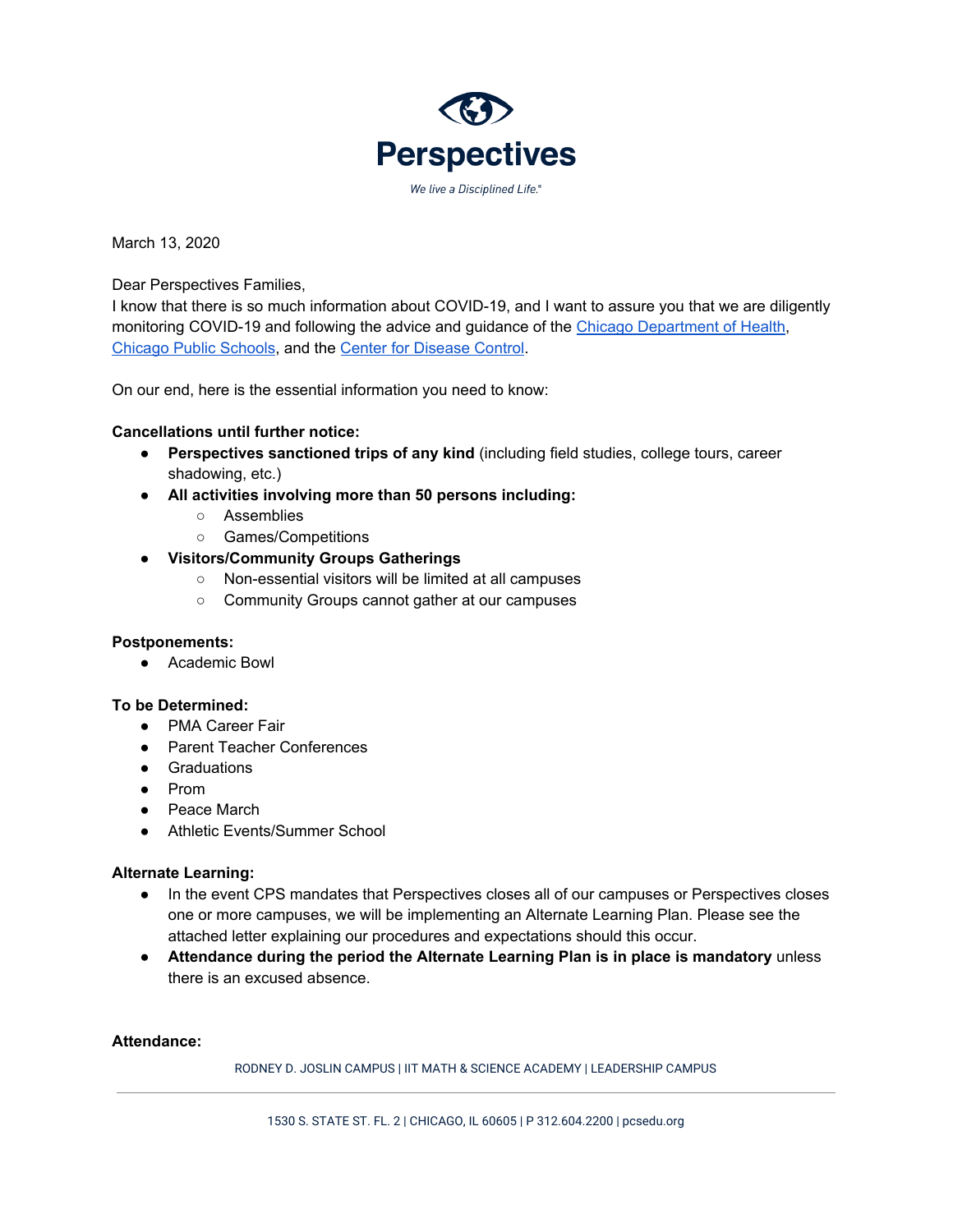

● While our campuses remain open, if you choose to keep your child at home because they or another family member is ill, the absence will be considered an excused absence. However, please make sure to contact your child's school attendance office, and arrange to pick up any at home work/learning packets.

## **Reminders/Precautions:**

- Practice good hygiene
- Practice Social Distancing
- Any students or staff who feel ill should stay home and not return to work or school until they are free of fever (oral temperature below 100.4°F). If their condition worsens, they must seek medical attention immediately. Quarantine would apply only to a confirmed infected individual and to any persons with first-degree exposure to COVID-19.
	- If a person is exposed to an individual who is infected with COVID-19 and has direct contact with family, colleagues, and others, those people are considered to have had first-degree exposure.
	- Second-degree contacts are people who have been in contact with a first-degree contact. Second degree contacts do not require quarantine.
	- Third-degree contacts are those who had contact with a second-degree contact. Just as the second-degree contact does not require quarantine, neither does a third-degree contact.

# **Resources:**

- [Perspectives](https://pcsedu.org/pcs-about/news/) COVID-19 Updates
- [Chicago](https://cps.edu/oshw/Pages/HealthyCPS.aspx) Public Schools
- Chicago [Department](https://www.chicago.gov/city/en/sites/covid-19/home.html) of Public Health
- Internet [Essentials](https://www.internetessentials.com/)

**School will be open on Monday, March 16, 2020**, unless we update you otherwise. You can find all of our updated communications and helpful links on our website at [https://pcsedu.org/pcs-about/news/.](https://pcsedu.org/pcs-about/news/)

Again, now more than ever is the time to utilize our 26 Principles. Please remember to lead with compassion. And thank you for your patience and understanding as we continue to *Seek Wisdom* and *Take Initiative* to safeguard our community's health. If you have any questions, please reach out to your school leader or me.

Sincerely,

RODNEY D. JOSLIN CAMPUS | IIT MATH & SCIENCE ACADEMY | LEADERSHIP CAMPUS